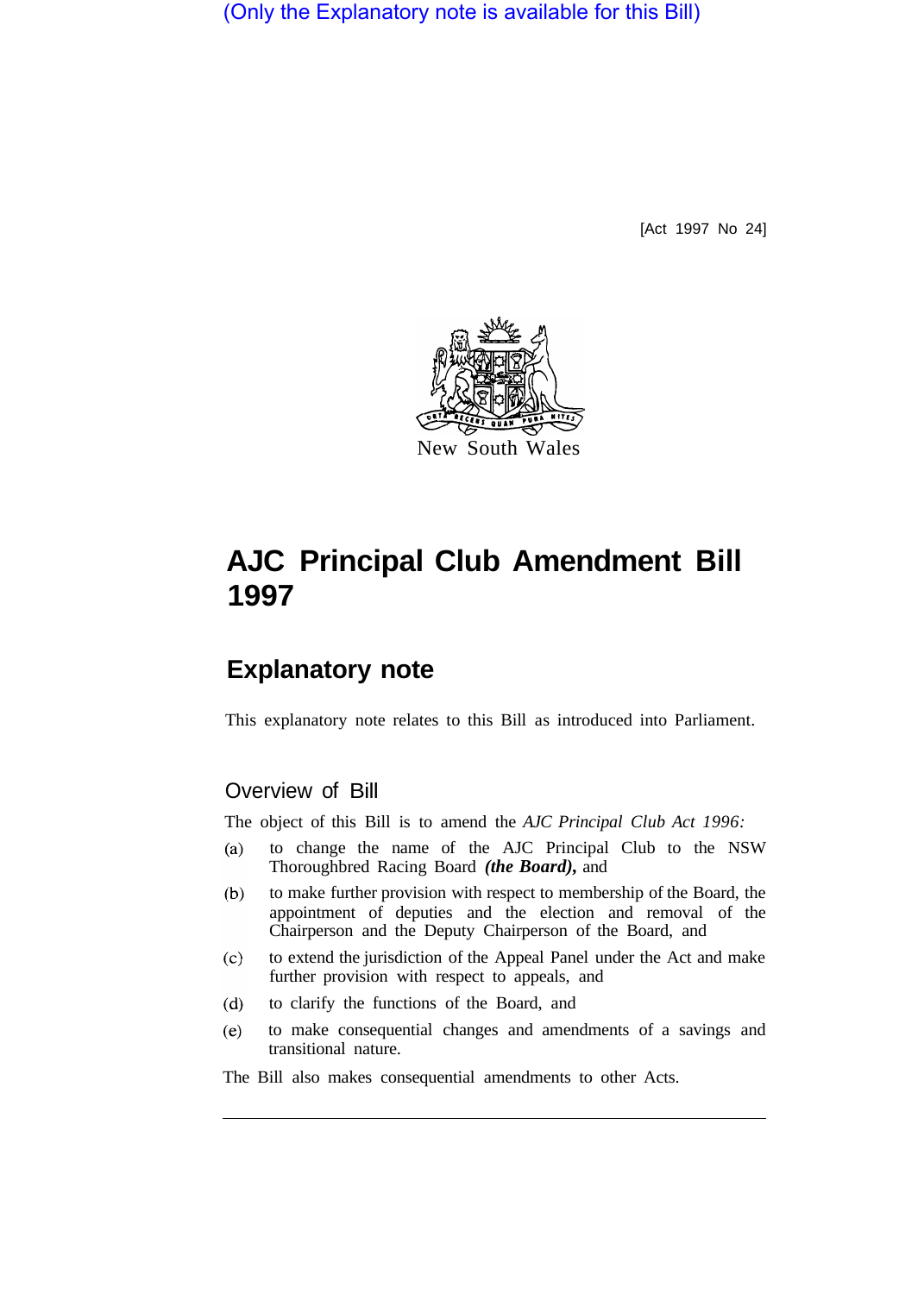AJC Principal Club Amendment Bill 1997 [Act 1997 No 24]

Explanatory note

## **Outline of provisions**

**Clause 1** sets out the name (also called the short title) of the proposed Act.

**Clause 2** provides for the commencement of the proposed Act on the date of assent.

**Clause 3** is a formal provision giving effect to the amendments to the *AJC Principal Club Act 1996* set out in Schedule 1.

**Clause 4** is a formal provision giving effect to the amendments to other Acts set out in Schedule  $\hat{2}$ .

#### **Schedule 1 Amendment of AJC Principal Club Act 1996**

#### **Change of name of AJC Principal Club**

The name of the AJC Principal Club (or AJCPC) is changed to the NSW Thoroughbred Racing Board (Schedule 1 [7]). The name of the *AJC Principal Club Act 1996* is changed consequentially to the *Thoroughbred Racing Board Act 1996.* (Schedule 1 [2])

Schedule 1 [1], [3]-[6], [23] and [24] make consequential amendments.

#### **Membership of Board, appointment of deputies and election and removal of Chairperson and Deputy Chairperson**

Schedule 1 [8] adds to the list of persons who are not eligible to be members of the Board. A person who is registered by or with the Greyhound Racing Authority (NSW) or Harness Racing New South Wales (for example, a person registered as a trainer) will not be eligible for membership of the Board. Schedule 1 [23] makes a transitional amendment.

Schedule l [9] amends a provision of the Act that allows members of the Board to appoint deputies to ensure that deputies are subject to the same eligibility criteria as the members who appoint them.

Schedule 1 [12] changes the method in which the Chairperson and Deputy Chairperson of the Board are elected and removed. At present, a simple majority of members present and voting at a meeting of the Board at which a quorum is present may elect or remove the Chairperson or Deputy Chairperson. An additional requirement is inserted so that a Chairperson or Deputy Chairperson cannot be elected or removed without the support of nominees from at least 3 of the groups which are entitled to nominate members of the Board (that is, the AJC, the Sydney Turf Club, the Provincial Association of New South Wales, the Board of Directors of the Country Racing Council Limited and the Racing Industry Participants Advisory Committee).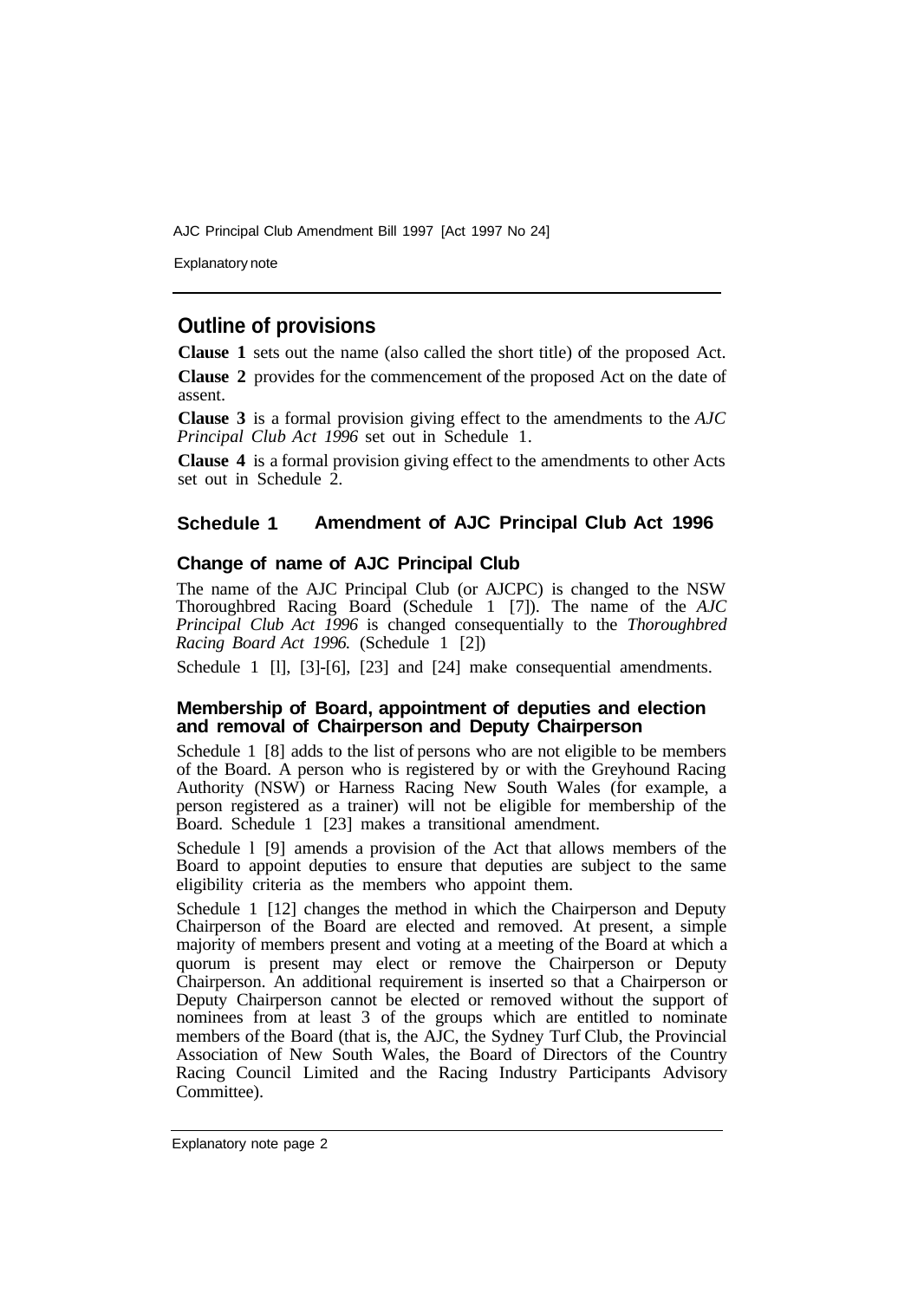AJC Principal Club Amendment Bill [Act 1997 No 24]

Explanatory note

#### **Appeals**

Section 42 of the Act is amended by adding to the list of decisions that may be appealed against to the Appeal Panel under the Act. Decisions that may be appealed against under the amendments include decisions of the Board exercising the powers of the stewards and decisions of a racing association (other than a decision on an appeal). The Board will be able to determine other types of decisions that may be appealed against to the Appeal Panel, by order published in the racing calendar that is published by the Board. (Schedule 1 [13], [14] and [16])

The requirement that a person exercise his or her appeal rights under the Rules of Racing before appealing to the Appeal Panel is removed. (Schedule 1 [13])

Schedule 1 [14] also makes it clear that the Rules of Racing do not confer on any person a right to appeal to the Board against a decision, if the person has a right of appeal against the decision to the Appeal Panel under the Act. In such a case the appeal is to be heard and determined by the Appeal Panel, and not by the Board.

Schedule 1[17], [18] and [19] amend section 47 of the Act to transfer the functions of establishing an Appeal Panel to hear an appeal and appointing a substitute convenor of an Appeal Panel from the Chief Executive of the Board to the Principal Member of the Appeal Panel. Those functions are to be exercised in consultation with the Chief Executive. The Chief Executive is given the power to exercise those functions if the Principal Member is unavailable (for example, because of absence or incapacity).

A transitional provision is inserted to make it clear that appeals made to the Australian Jockey Club or the Racing Appeals Tribunal before the Board assumes its functions under Part 4 of the Act are to be determined on the basis of the law applicable to those appeals before the principal Act commenced. (Schedule [23])

Amendments made by Schedule 1 [14], [15] and [20] give the Board power to make rules with respect to appeals, including the manner in which an appeal is to be made and the procedure for hearing and determining an appeal.

#### **Functions of Board**

At present, section 13 of the Act provides that the AJC Principal Club is to have all the functions of the principal club for New South Wales under the Australian Rules of Racing. The Australian Rules of Racing also confer functions on the committee of the principal club. The Act is amended to make it clear that the Board is also to exercise those functions. (Schedule 1 [10], [11] and [23])